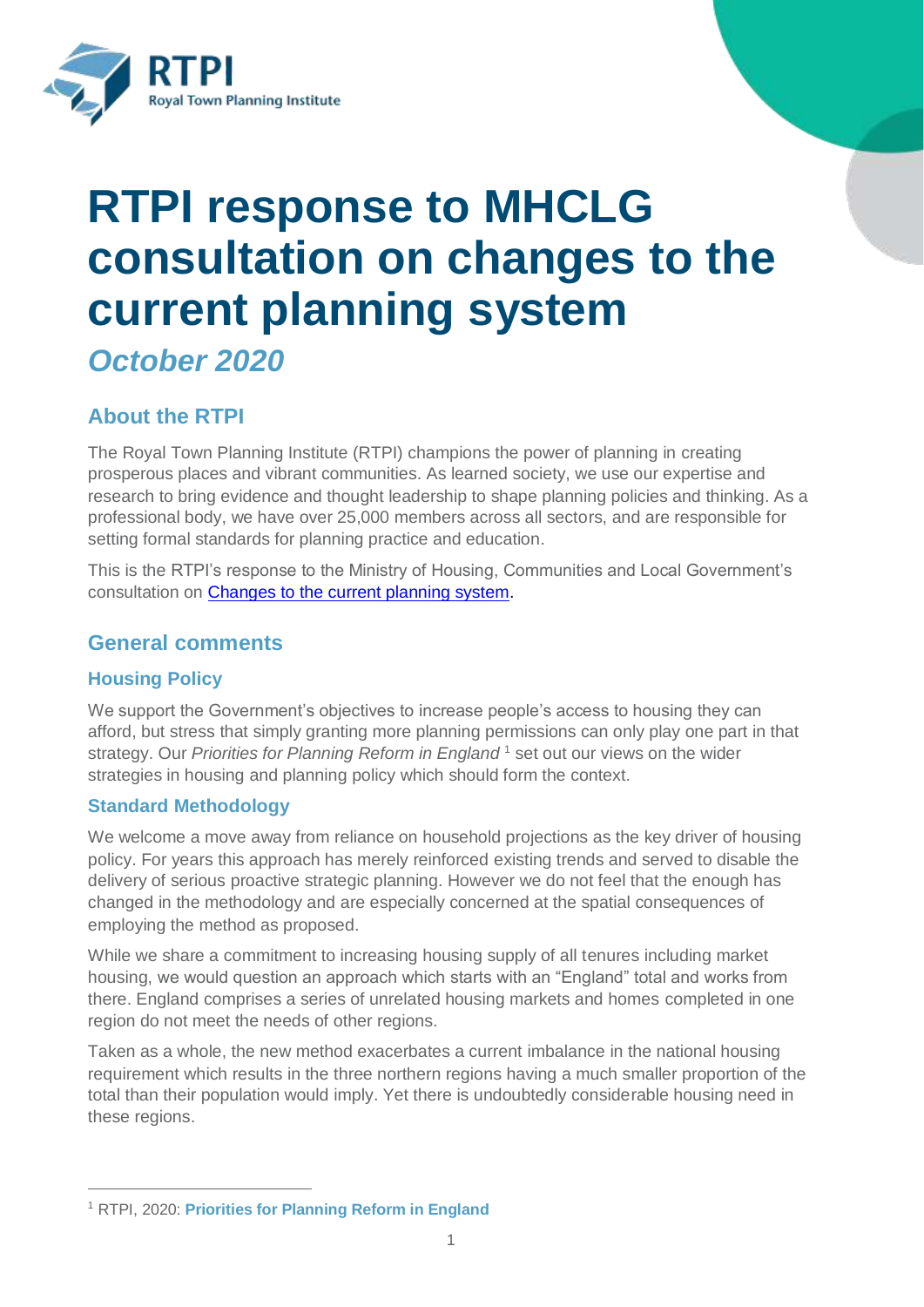

As regards high demand areas, the unprecedentedly high targets in the South of England are undeliverable for some local authorities, particularly those in London and the South East. To illustrate this, the constrained borough of Bromley has gone from a requirement of 897 to 2,487 per year. The physical and policy constraints in London particularly have meant that reconciling "objectively-assessed need" and capacity has been challenging. The majority of London boroughs' achieve 95% or more of new housing on previously-developed sites – there are no greenfield sites other than Green Belt and Metropolitan Open Land, both of which have the same level of policy protection. There is a need for effective strategic planning to address these kinds of issues – which also arise around other conurbations.

We note that the Government supports the role of what it terms "constraints" in moderating the housing figures that local authorities are given. While this seems to be reserved for official implementation of the binding targets proposed in the White Paper, it is still the case that many considerations are influencing the application of the methodology at present (e.g. Green Belts). This results in a level of uncertainty regarding where housing which is not provided in a given area, due to its constraints, will end up being provided. This is why an effective level of strategic planning across wider areas is required, rather than too much dependence on a formula.

The housing growth figures do not go far enough in supporting the [Governments'](https://www.gov.uk/government/news/pm-a-new-deal-for-britain) levelling up [agenda](https://www.gov.uk/government/news/pm-a-new-deal-for-britain) or delivering on the Government's Industrial Strategy. We would like to see potential locations for economic growth given appropriate consideration and weighting in the housing formula. There are potentially significant opportunities for new job creation in areas of the Midlands and North of England, such as the nuclear industry in West Cumbria and off-shore industry in Tyneside and Humberside, to name just a few. In pursuit of its levelling up agenda, the Government should therefore work hard to underpin housing and jobs growth in places with potential for growth and regeneration. The housing and economic growth agendas should be aligned, and the contribution of new places to economic revival must be factored in to the long term planning of housing. Indeed *building* these homes will be part of that revival. We are concerned that – in the absence of broad funding for local authorities to deliver homes - the funding from Homes England has hitherto been disproportionately focused on Southern England, which only serves to reinforced existing patterns of disadvantage.

The RTPI's research on *Settlement Patterns, Urban Form and Sustainability*<sup>2</sup> demonstrates the importance of location to Government's objectives around economic productivity, climate change and public health. Delivering sustainable development requires matching the emphasis on increased housing delivery with a focus on ensuring access to a high quality and affordable public transport offer, along with other critical infrastructure<sup>3</sup>. However, the high housing numbers proposed for some parts of the country risk working against this ambition by increasing levels of speculative development, with decisions upheld at appeal, which make it very challenging to meet wider sustainability objectives.

The RTPI's research on the *Location of Development<sup>4</sup>*, which analysed housing permissions between 2012 and 2017, has shown that the planning system has delivered fairly well in this regard. However, this is partly because housing permitted in the 2010s was strongly influenced

 $\overline{a}$ 

<sup>2</sup> RTPI, 2018: **[Settlement Patterns, Urban Form and Sustainability: An Evidence Review](https://www.rtpi.org.uk/research/2018/may/settlement-patterns-urban-form-and-sustainability/)**

<sup>3</sup> For research on how to better integrate infrastructure with land use planning, see RTPI, 2019: **[A](https://www.rtpi.org.uk/integratedinfrastructure)  [Smarter Approach to Infrastructure Planning](https://www.rtpi.org.uk/integratedinfrastructure)** and CIHT, 2019: **[Better Planning, Better Transport,](https://www.ciht.org.uk/knowledge-resource-centre/resources/better-planning-better-transport-better-places/)  [Better Places](https://www.ciht.org.uk/knowledge-resource-centre/resources/better-planning-better-transport-better-places/)**

<sup>4</sup> RTPI, 2018: **[The Location of Development](https://www.rtpi.org.uk/research/2020/january/location-of-development/)**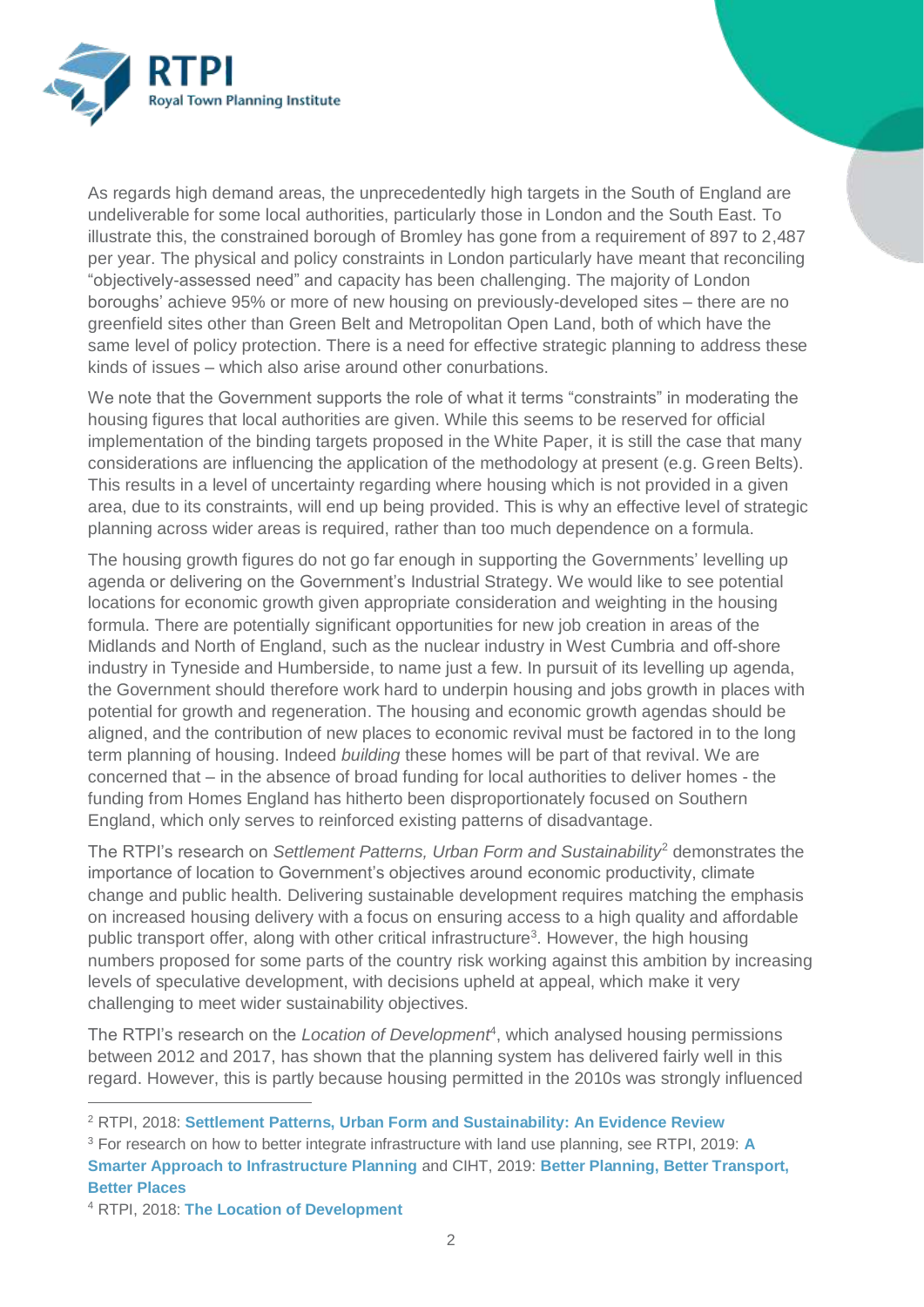

by long-term strategic policy from the 2000s. More recent observations on how the NPPF's 'presumption in favour of sustainable development' have been working suggest that the presumption is operating in favour of schemes which are not necessarily best located to optimise public transport use. For example, recent research from Transport for New Homes<sup>5</sup> has revealed the serious problem of new settlements and urban extensions being located and designed in ways that exacerbate car dependency. We are concerned that the kinds of districts which will see the highest increases in housing numbers as a result of the new methodology are especially difficult areas to provide with sustainable solutions. For example, a large number of authorities between Northampton in the South and Worksop in the North, characterised as having smaller but substantial former industrial towns in a wider rural context, see exceptionally high uplifts to requirements, often in places that are already seeing substantial development.

Covid-19 has added further complications. If current conditions persist, it could exacerbate – pre-existing trends by increasing demand for housing in small towns in rural areas not too far from conurbations. Under the standard methodology, all that would happen here is that demand would rise and be translated into higher targets for such areas. This is not a satisfactory way to proceed: we need a proper democratic national debate on matters of this importance, not just a formula.

## **First Homes**

 $\overline{a}$ 

We would support a strategy which works towards a position where all who wish to enter home ownership can do so. However, we stress that – especially in a period when many incomes are low and increasingly precarious – home ownership can only form *part* of an overall strategy. A particular concern is the possible impact on the provision of other forms of affordable housing.

In 2019, around 35,000 affordable homes in all tenures were produced via developer contributions. It appears that this would fall by one quarter (or nearly 10,000 homes) if one quarter were diverted to First Homes from other affordable tenures. The Government's Impact Assessment concluded that while the new policy would deliver 7,000 First Homes a year (and 2,000 extra market homes) there would also be 7,000 fewer Affordable Home Ownership units and 2,000 fewer social and affordable rent units.

The proposal for a minimum of 25% of all affordable housing units provided by developer contributions to be "First Homes" is too inflexible. There needs to be more flexibility to permit local planning authorities (LPAs) to deliver a locally appropriate mix of housing typologies.

We note that a **pilot programme** of 1500 homes is proposed with funding from the Affordable Homes Programme. However, we consider it is vital that the S106 proposals are also piloted in order to address the following issues:

**a)** Many LPAs lack expertise or experience in dealing with the day-to-day administration of such a scheme, such as checking the eligibility of applicants and enforcement. A national housing or planning agency such as Homes England or the Planning Advisory Service should be given responsibility for devising and testing the scheme in detail. They could also be tasked with providing guidance to individual local authorities about implementation and supporting a consistent approach.

<sup>5</sup> TfNH, 2018: **[Transport for New Homes](https://www.transportfornewhomes.org.uk/the-project/transport-for-new-homes-report-2018/)** and **[Garden Villages and Garden Towns: Vision and](https://www.transportfornewhomes.org.uk/the-project/garden-villages-and-garden-towns/)  [Reality](https://www.transportfornewhomes.org.uk/the-project/garden-villages-and-garden-towns/)**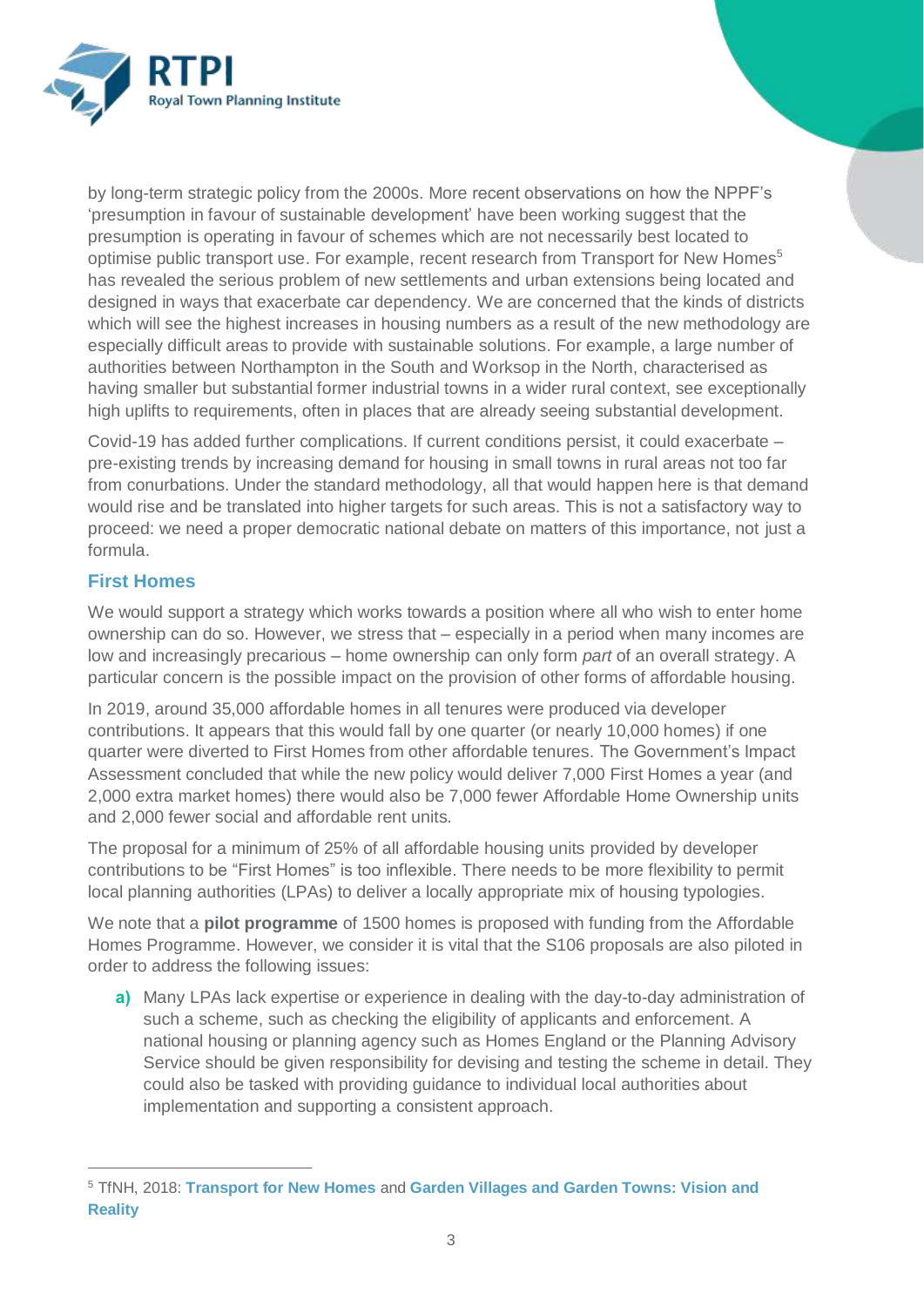

- **b)** The house price cap could be set at no more than regional average house prices. Allowing local authorities to set lower price caps, for an initial 3 month sales period, appears unworkable. Local authorities must also be allowed, backed up by local evidence, to set lower price caps than those set regionally or nationally and to maintain those caps over time.
- **c)** The minimum discount should be reduced to 20%, with discretion for local authorities to adopt a higher rate, based on local evidence. This would be in line with the present arrangements for discounted housing for sale.
- **d)** Minimum size standards for First Homes will be required, to safeguard any attempts to minimise discount obligations.
- **e)** Any First Home scheme should be designed and implemented to maintain the discount in perpetuity and to avoid developers or individual house buyers from making windfall profits. In particular, covenants need to be carefully drafted (and enforced on second and subsequent buyers). The proposed restrictions on letting by purchasers should also be clearly set out.
- **f)** Where local connections tests are not met after three months there should be the option for Registered Providers to acquire the unsold First Homes at the 30% discount for use as alternative affordable tenures.

#### **Small and Medium Builders**

 $\overline{a}$ 

We welcome the Government's aspirations to help to protect and invigorate the SME sector, particularly in the current challenging economic climate. However, it is not clear that the proposed approach is the most effective way to achieve this.

There appears to be confusion between the role of SME builders as *house builders* and the wider role of some firms in acquiring land and obtaining planning permission on it, building homes and selling them. These wider activities are not necessary in order to provide SME builders with work, and are add-on activities to the core business. There are many ways in which SME builders can grow their businesses, such as by building homes for sale and other tenures as part of council-led development. The RTPI surveyed council-led development<sup>6</sup> and found that in 2019 69% of local authorities were engaged in direct delivery involving nearly 9,000 homes. This is primarily because they felt that other forms of leadership in development were not providing sufficient numbers of homes. The Government via Homes England could provide work opportunities for SME builders to directly build homes on its land to gain greater control of build out and contribute to achieving the 300,000 homes target.

The wider activities of SME builders also could be supported by Homes England (and others) giving them preferential bidding opportunities to purchase publicly owned land and greater efforts by public bodies to make land sales in smaller plots.

Allowing publicly-owned sites to be developed under licence, thus reducing the need for working capital, would also be a helpful measure. All of these could be pursued to help then secure development funding, without the downsides of the proposals in this consultation document.

<sup>6</sup> RTPI, 2017 and 2019: **[Local authority direct delivery of housing](https://www.rtpi.org.uk/research/2019/july/local-authority-direct-delivery-of-housing-ii-continuation-research/)**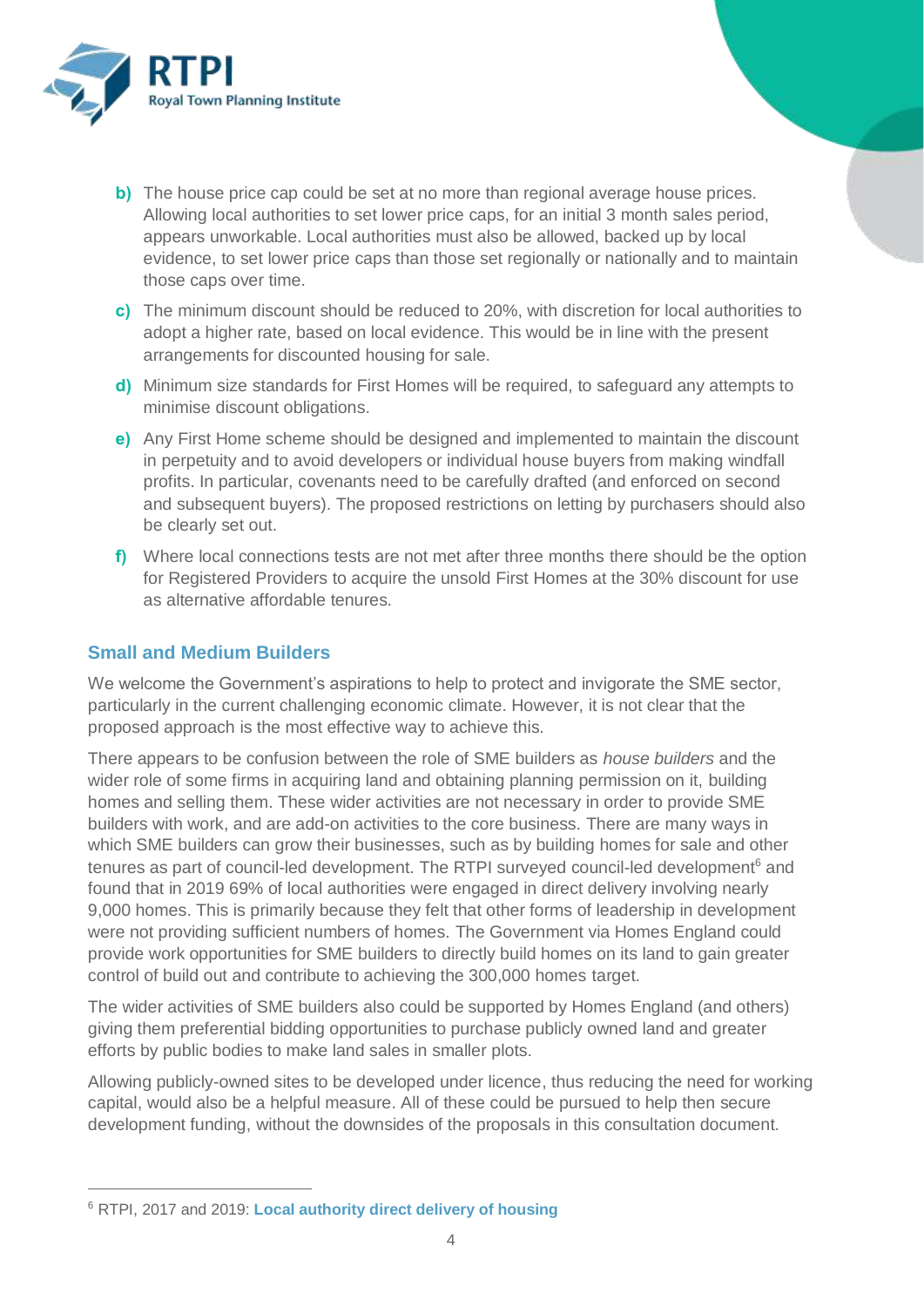

Since viability is already a consideration in decision making we would question the need for these changes. There is a strong risk that all that will happen is that SME builders become able to bid higher prices for land, and the benefits will accrue to land owners. There is a need to tighten the definitions in this process or else it could be abused.

Changing the threshold could have serious implications in certain areas. We note the exemption for officially defined rural areas. However, there are rural districts where a significant volume of housing completions are on sites of less than 50 units. In South Lakeland for example, 43% of all housing for the 2020-25 period came forward on sites of less than 50 units. Under the new proposals, this would result in substantial reductions in affordable housing delivery in these types of districts.

Proposals have been made in this consultation about *two* impacts on developer contributions to affordable housing. However, it is not clear what the *combined* impact of both First Homes and the SME changes would be on affordable housing delivery in specific districts. We think that this should be modelled as a matter of urgency, and the results made available to assist this debate.

#### **Extending Permission in Principle (PiP) to cover major development:**

RTPI research on this subject has found that:

- The current pressures on resources and on planning departments in particular mean it would be a challenge for local authorities to assemble the information required to implement PiP to any significant degree, although it may be easier for small sites.
- PiP will provide some certainty about the range of development that will be allowed, but will leave the developer and planning authority to negotiate detailed conditions.
- **•** PiP will reduce but not eliminate planning risk.
- **Pip** will reduce but not eliminate delay, since the negotiation of conditions is often the most time-consuming element of the planning process

In order for this concept to be extended, it will be necessary to provide clarity on what information should be required of applicants at Stage 1, and what information is only to be assessed at Stage 2. Limits on the size of commercial space permitted should be introduced. Using a PiP for large scale schemes such as for a retail or business park should not become a route to avoid robust assessments of the traffic, environmental or economic impacts. Local authorities need to be assured that their costs in operating this scheme are fully recovered.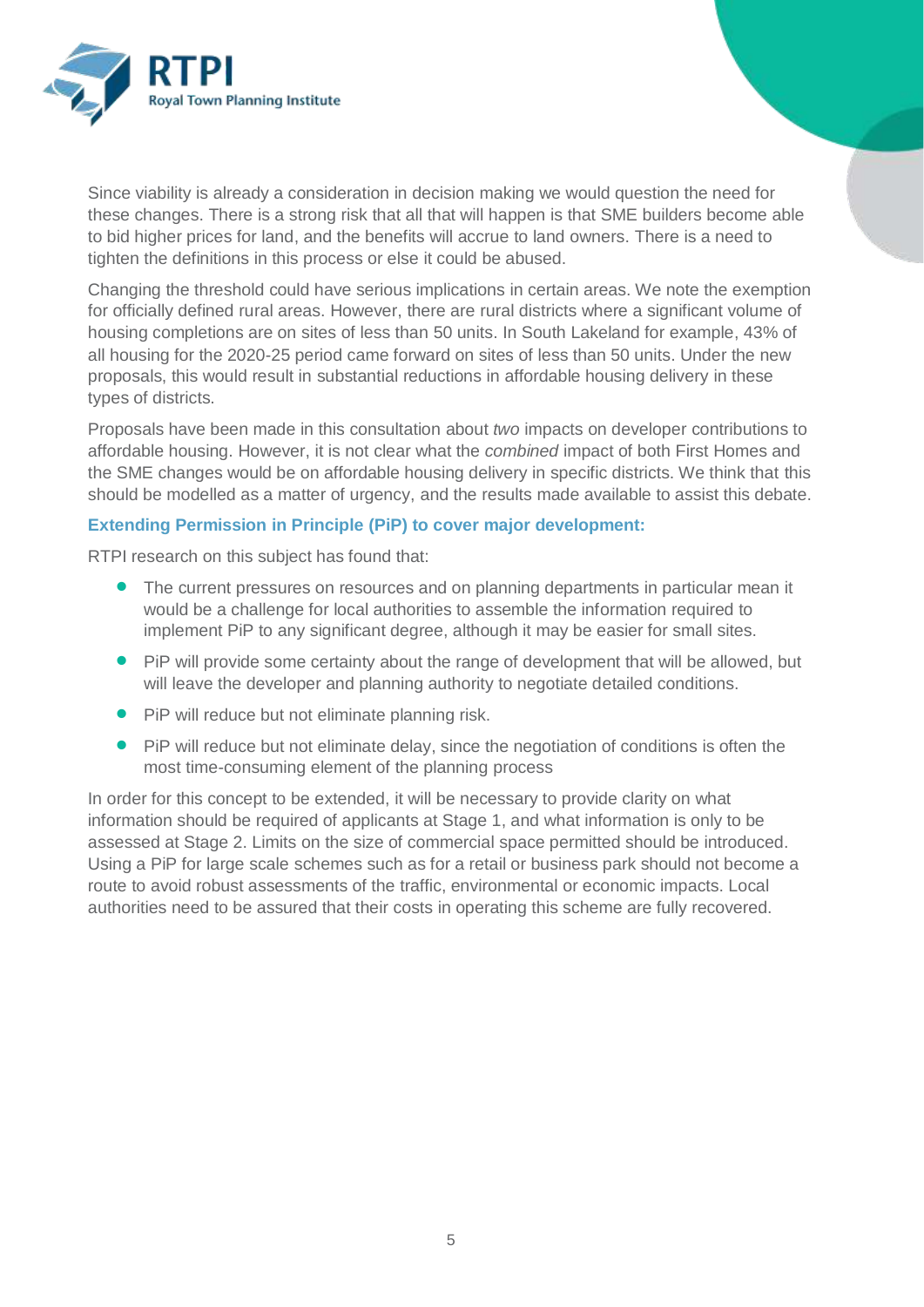

# **Questionnaire Responses**

# **The standard method for assessing housing numbers in strategic plans**

**Q1. Do you agree that planning practice guidance should be amended to specify that the appropriate baseline for the standard method is whichever is the higher of the level of 0.5% of housing stock in each local authority area OR the latest household projections averaged over a 10-year period?**

1. It is important that any amendments to the standard methodology reflect real housing demand by using robust and accurate data. Concerns have been expressed about the ongoing validity of using household projections to calculate housing need. The Government should continue to work with the profession to deliver better outcomes on this matter.

#### Housing stock

- $2.$ Using a percentage of stock as a minimum is positive because it has the benefit of showing commitment to improving energy performance and quality of homes and allowing areas of poorer housing stock to become economically viable for large-scale regeneration. Percent of stock is also something that local residents understand.
- 3. Using the level of 0.5% for housing stock appears low and unlikely to support the Government in meeting its housing delivery targets and we suggest the Government explores raising the figure.
- $4.$ A risk to focussing on existing stock (as the baseline of the formula) is that local authorities who under-deliver will always have a lower existing stock or baseline to start their calculations from. This consequently results in a lower housing need, which further compounds the housing supply issue. This could lead to long-term under-delivery as each year, the baseline is lower than it should be.

#### **Q2. In the stock element of the baseline, do you agree that 0.5% of existing stock for the standard method is appropriate? If not, please explain why.**

- 5. No, we suggest that the Government explores increasing this figure to 0.75%. From the Lichfields analysis, it is clear that many of the authorities where the method is producing a standard figure below recent housebuilding rates, these results occur because these areas have low affordability ratios, although the 0.5% stock ratio result is less than would be needed to match recent delivery.
- Christopher Young QC has proposed that raising the stock element to 0.75% would go a 6. long way towards correcting some of the proposed tilt away from the North by raising the Northern element to 66,000 homes a year.
- $7.$ Consideration should also be given to introducing a cap on the housing need figure for London. This would produce a more realistic target that more accurately reflects the specific physical constraints that exist. Reallocating a proportion of London's figure to the Northern regions could also increase the prospects of delivery and more effectively support the Government's levelling up agenda.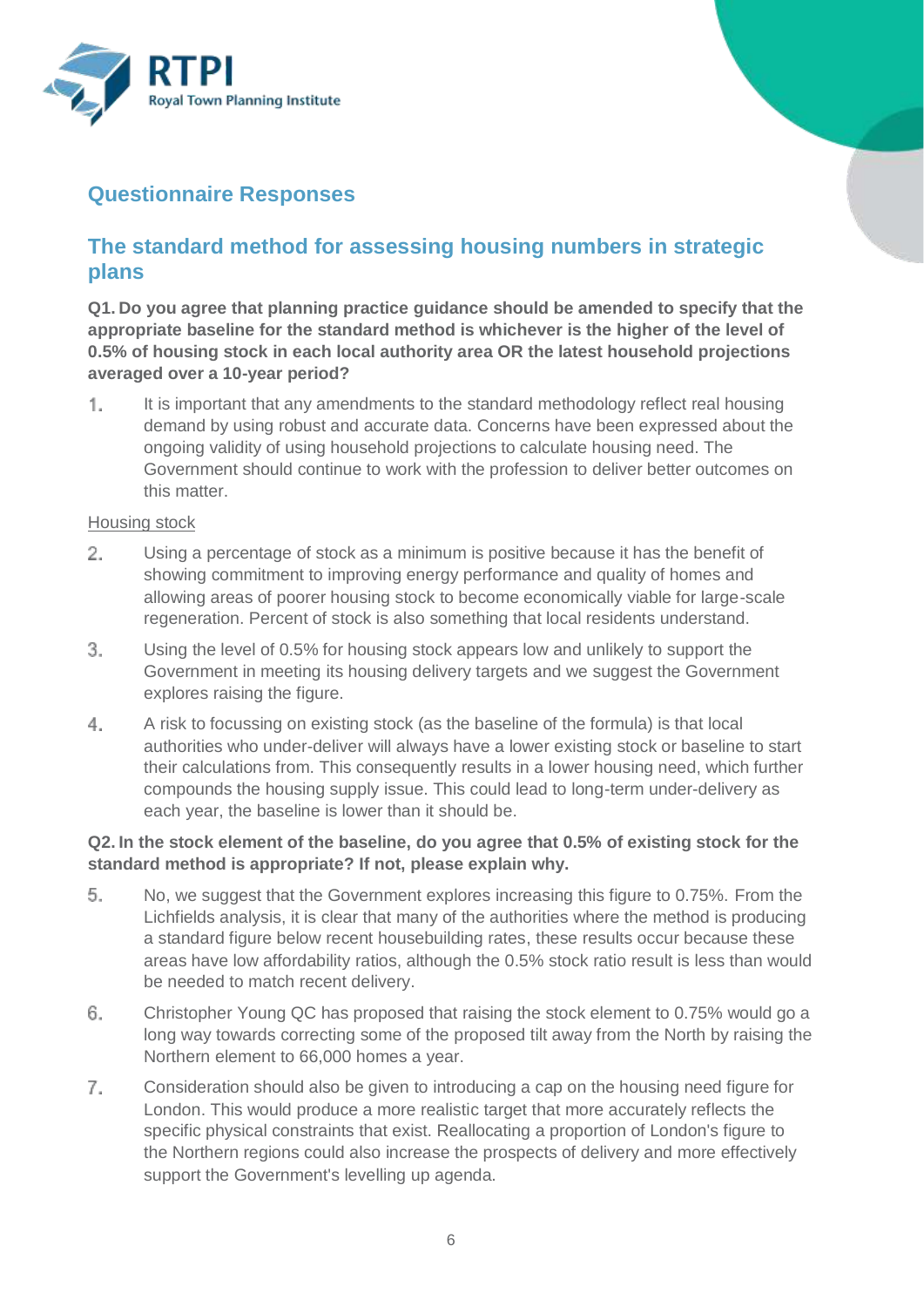

**Q3. Do you agree that using the workplace-based median house price to median earnings ratio from the most recent year for which data is available to adjust the standard method's baseline is appropriate? If not, please explain why.**

- 8. No. The data behind the Affordability Ratio (AR) is not sensitive and has many data quality issues. The workplace-based ratio is based on the Annual Survey of Hours and Earnings (ASHE) data, which has significant sampling uncertainty and does not include self-employed people in the survey. The house price data largely reflects transactions in the existing stock and serves to reinforce affordability issues existing areas.
- 9. Accelerated housing delivery is likely to improve affordability over time, but the periods of plan making are far outside the response times for AR data. The decreased affordability over the past decade has primarily been driven by stagnant wages (for those included in the ASHE data – presumably worse if all wages in area were considered).

#### **Q4. Do you agree that incorporating an adjustment for the change of affordability over 10 years is a positive way to look at whether affordability has improved? If not, please explain why.**

- 10. As noted in Q3, there are significant issues with using the AHSE data. The representativeness of sales transactions and the lag times for new dwellings limit the impact it can have on the AR.
- $11.$ Adding the "trend" measure results in approximately an extra 75k dwellings per annum to the standard method. Given that the resulting numbers are self-evidently unachievable for some councils, we do not see the benefit in adding this to the "starting place" number.
- $12.$ Using two data points as a trend introduces even greater problems for some LPAs where there has been interannual variability, as opposed to any potential trend. We have looked at the difference between using smoothed trends and this results in only approximately 14,000 fewer dwellings per annum nationally, and does slightly reduce dwelling targets from some southern and London LPAs, although it still results in very challenging numbers.

#### **Q5. Do you agree that affordability is given an appropriate weighting within the standard method? If not, please explain why.**

- $13.$ As noted in the answers to Q4 and Q5 the lag times for large numbers of new dwellings to have any impact on the AR mean this is of limited value in driving change. Sampling problems in the ASHE data and transaction data mean that the published AR data is not a robust measurement.
- $14.$ There are several alternative options provided by strategic planning, to deliver a step change in residential development. Meanwhile a small percentage uplift, across the board, on the current standard method can introduce some stretching targets (for some local authorities) and add up to the notional 300,000 dwellings per annum.
- $15.$ However, introducing such significant changes, particularly where some resulting numbers are very challenging, will cause uncertainty and risk significant delay in local plan making progress.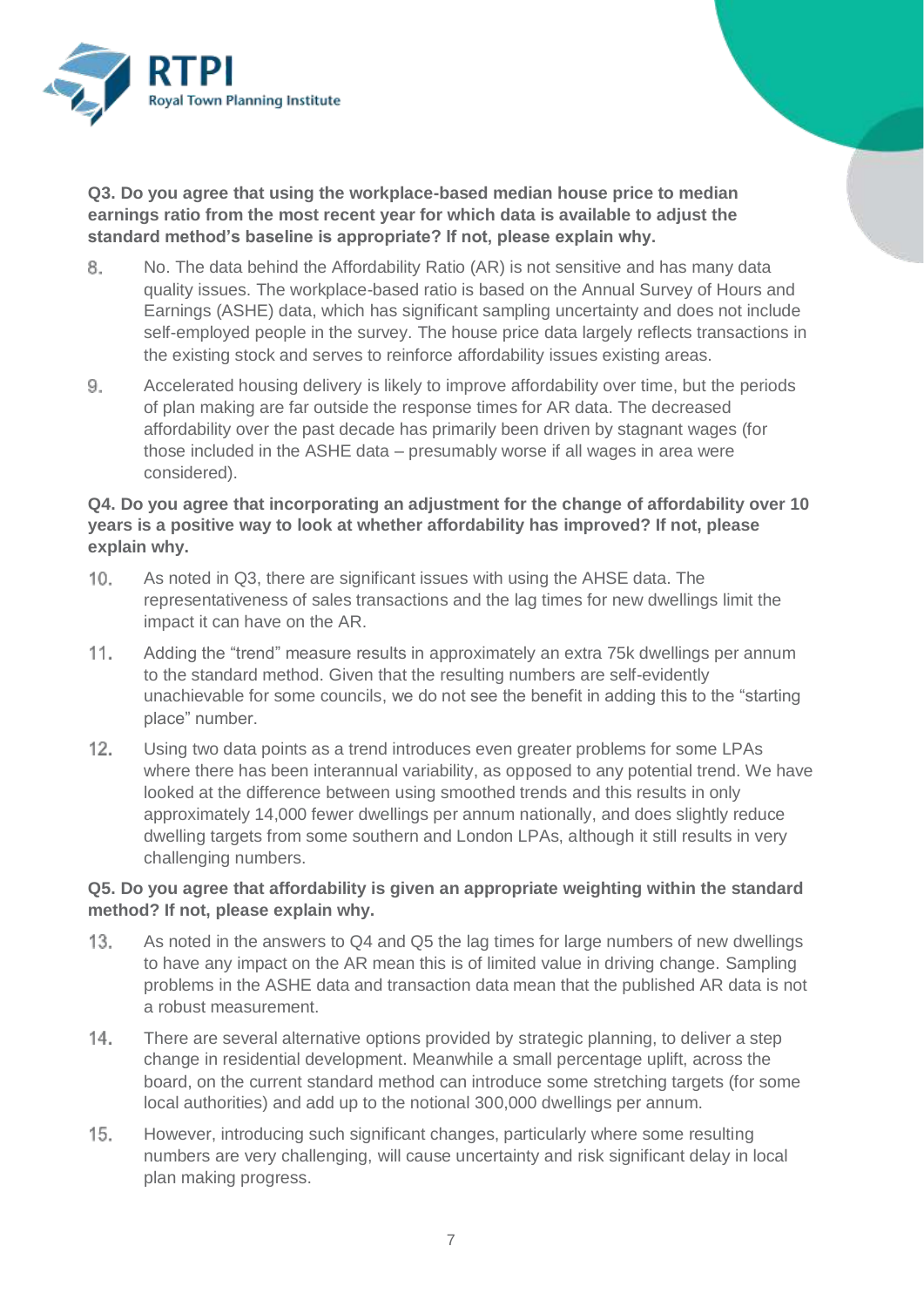

**Do you agree that authorities should be planning having regard to their revised standard method need figure, from the publication date of the revised guidance, with the exception of:**

**Q6. Authorities which are already at the second stage of the strategic plan consultation process (Regulation 19), which should be given 6 months to submit their plan to the Planning Inspectorate for examination?**

16. The Regulation 19 process takes a minimum of 6 weeks, plus time to then analyse responses and take through committees. Where a Local Plan is already in Regulation 19 consultation we suggest at least 6 months from the closing date of that consultation.

**Q7. Authorities close to publishing their second stage consultation (Regulation 19), which should be given 3 months from the publication date of the revised guidance to publish their Regulation 19 plan, and a further 6 months to submit their plan to the Planning Inspectorate?**

**If not, please explain why. Are there particular circumstances which need to be catered for?**

- 17. As our answer to Q6 outlines, where Regulation 19 consultation commences within 3 months of the date of issuing revised guidance, for a plan to be considered under current guidance the plan should be submitted 6 months from the closing date of that consultation.
- 18. With many LPAs under resourcing their local plan teams, the proposed targets are challenging and fail to indicate how areas will be deallocated or included in new allocations with sufficient time for stakeholders, local communities and Planning Inspectorate to react to these potentially large alterations to evolving local plans.
- 19. The paper does not indicate what happens if there are delays outside the projected timeline or who will complete unfinished work that local authorities with limited resources cannot undertake.

# **Delivering First Homes**

**Q8. The Government is proposing policy compliant planning applications will deliver a minimum of 25% of onsite affordable housing as First Homes, and a minimum of 25% of offsite contributions towards First Homes where appropriate. Which do you think is the most appropriate option for the remaining 75% of affordable housing secured through developer contributions? Please provide reasons and / or evidence for your views (if possible):**

- i. **Prioritising the replacement of affordable home ownership tenures, and delivering rental tenures in the ratio set out in the local plan policy.**
- ii. **Negotiation between a local authority and developer.**
- iii. **Other (please specify)**
- $20.$ **The RTPI proposes "Other"**: The first option proposes that the remaining 75% is provided in line with the Council's affordable housing policy. While this provides more certainty in the process, it could ultimately result in the under-provision of affordable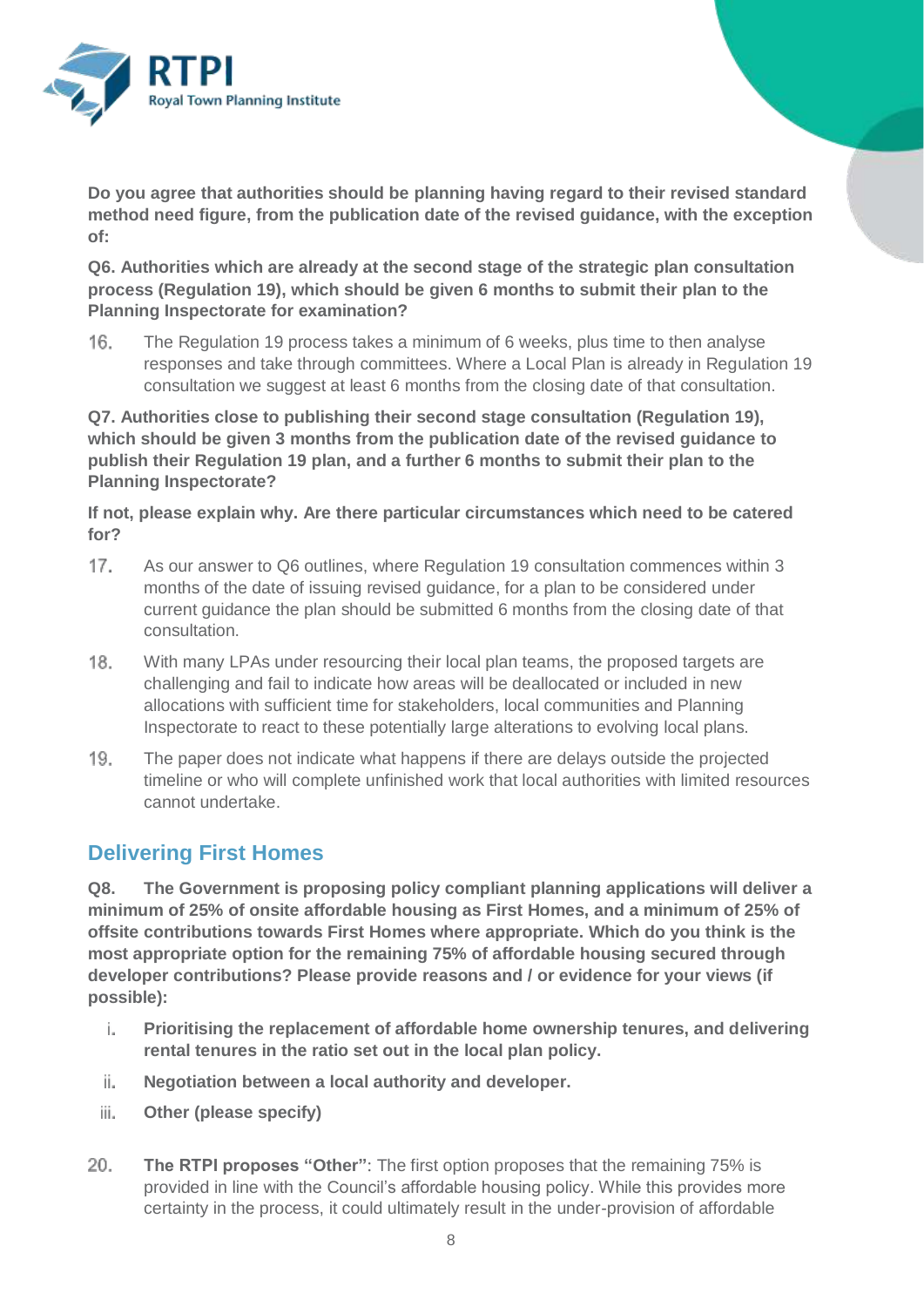

ownership (and some rented) products, the need of which would have been assessed and tested through the Local Plan process. While this may be appropriate in some areas, other local authorities may struggle to address the outstanding need. The second option proposes negotiation between the local authority and the developer. This is a more flexible approach but could lead to protracted discussions.

- $21.$ As proposed, First Homes will impact on the ability of LPAs to meet all types of housing need through the planning system. It is our belief that LPAs should be free to meet objectively assessed need in the best way possible, including the provision of other forms of affordable housing alongside First Homes. The National Planning Policy Framework (NPPF) and Planning Practice Guidance (PPG) require affordable housing mix policies to be based on local evidence of need (and viability). However, the framework for First Homes would elevate First Homes above all other tenures. This undermines the local plan-led approach. It is crucial to ensure the primacy of Local Plans, using local need and viability evidence to decide what affordable tenure is most appropriate – not a national one size fits all.
- 22. We suggest another approach whereby LPAs are encouraged to demonstrate the types of affordable housing that have the highest need in their area to support transparent and productive negotiations. They should have the discretion to adjust the tenure mix in their affordable housing policy, to suit local circumstances. Negotiation on s106 between local authority and developer should be retained. These discussions also enable a marketspecific response to housing need. Some markets, particularly rural markets, cannot support a large number of shared ownership products and ultimately he final agreements need to reflect local demand.

## **Q9. Should the existing exemptions from the requirement for affordable home ownership products (e.g. for build to rent) also apply to apply to this First Homes requirement?**

23. Yes. First Homes are just another affordable home ownership tenure type and therefore impact the relevant build for sale schemes. First Homes and any home ownership-based tenure is incompatible with built to rent which is a completely different development typology with a different set of scheme economics. This is already reflected in the PPG and there are rental base affordable housing tenure types which are applicable to build to rent schemes e.g. Affordable Private Rent.

#### **Q10. Are any existing exemptions not required? If not, please set out which exemptions and why.**

24. All existing exemptions are still required. In particular, it is important that exemptions for Council-led housing schemes and estate regeneration are in force.

## **Q11. Are any other exemptions needed? If so, please provide reasons and /or evidence for your views.**

25. First Homes cannot be allowed to exempt developers from making necessary overall affordable housing contributions, in accordance with local plan policy. Developers should be prevented from delivering 100% First Home schemes, or if they are permitted, the remaining 75% of the normal affordable housing commitment should be taken as a cash contribution. First Homes should not be exempt from Community Infrastructure Levy or any successor.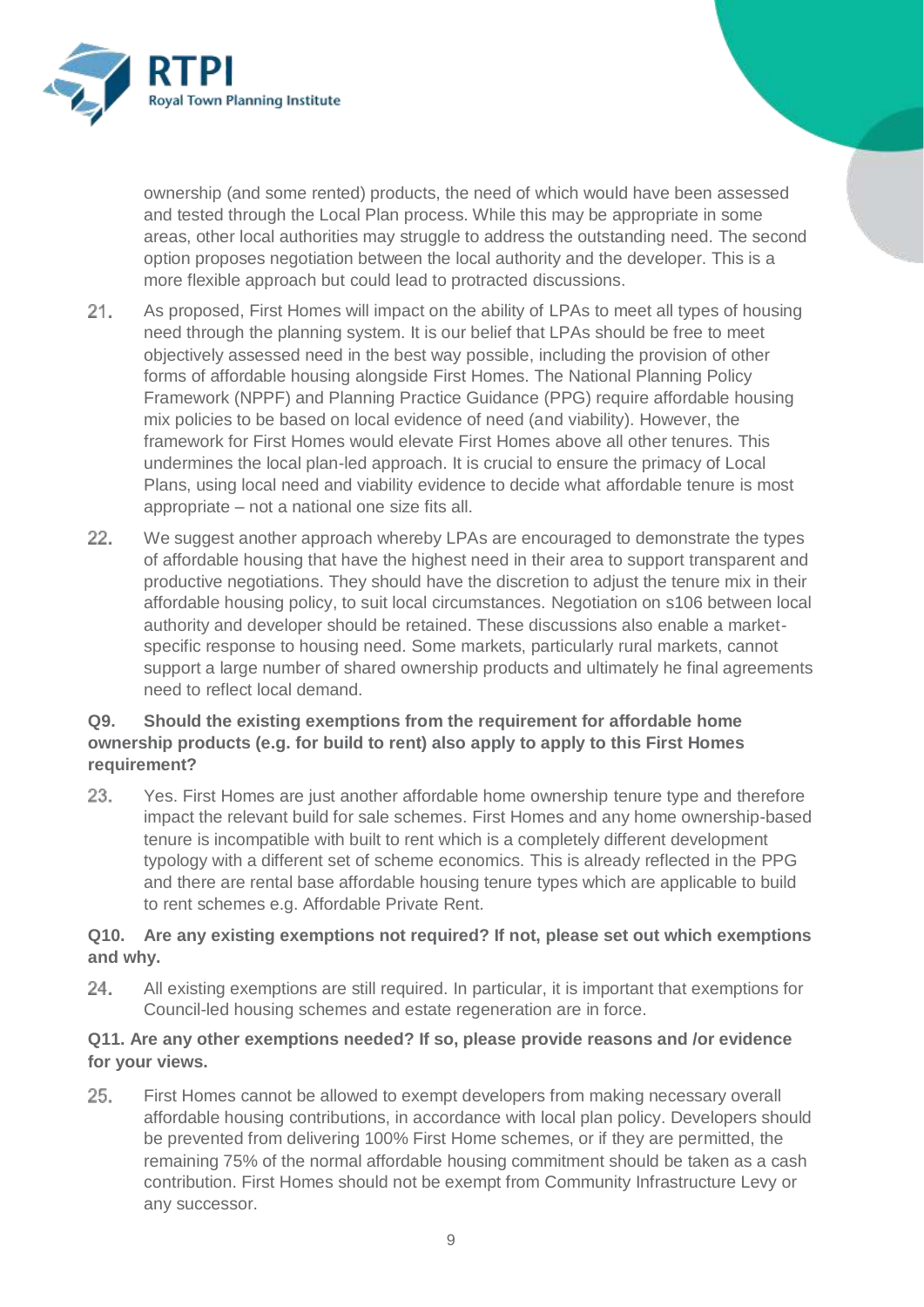

## **Q12. Do you agree with the proposed approach to transitional arrangements set out above?**

26 Yes, except that the 6-month period set out in para 57 should be 12 months.

#### **Q13. Do you agree with the proposed approach to different levels of discount?**

- 27. We would like to see a representative balance from the funds available for affordable housing delivering a diverse locally appropriate mix of home ownership and social and affordable rental housing products. We would welcome further consideration of changing the minimum level of discount for first homes to 20% from 25%. It is important to recognise that the uplift in land value from a development scheme is finite and to acknowledge that a **30%, 40% or 50% discount will still be not enough to make homes affordable in some areas.**
- 28. We support allowing individual LPA's the freedom to set a higher discount subject to the following caveats:
	- If implementing discounts above 30%, LPA's must assess the cumulative impact on viability of other policy requirements. It should be noted that areas requiring a higher discount of 40% or 50% might lose developers to neighbouring authorities with lower requirements.
	- Guidance will be required that sets out the evidence LPA's need to provide if they plan to raise the discount levels to 40 – 50%.

#### **Q14. Do you agree with the approach of allowing a small proportion of market housing on First Homes exception sites, in order to ensure site viability?**

- Any decision to allow First Homes on exception sites should be made by LPAs, where 29. there is robust local evidence to support this.
- The risk with allowing market housing to be built on First Homes exception sites is that it 30. blurs the boundaries between normal site allocations and exceptions sites. Introducing market housing could lead to the landowners' value expectations being raised so the value flows to the landowner and not to the affordable housing cross-subsidy. It would be necessary to emphasise the existing use value (EUV) in these circumstances and no premium.
- 31. If the size limits on exception sites were increased, an unintended consequence could be that they become a new route to building open market housing on sites where housing would otherwise not be permitted.

#### **Q15. Do you agree with the removal of the site size threshold set out in the National Planning Policy Framework?**

32. As long at the 5% threshold remains this will be acceptable. There is some inconsistency in whether the 5% of "settlement" refers to a parish or hamlet etc, but as worded, this provides a proportionate application of the policy.

## **Q16. Do you agree that the First Homes exception sites policy should not apply in designated rural areas?**

33. When it comes to the delivery of rural affordable housing, we understand from Action with Communities in Rural England (ACRE) that the definition being used for 'designated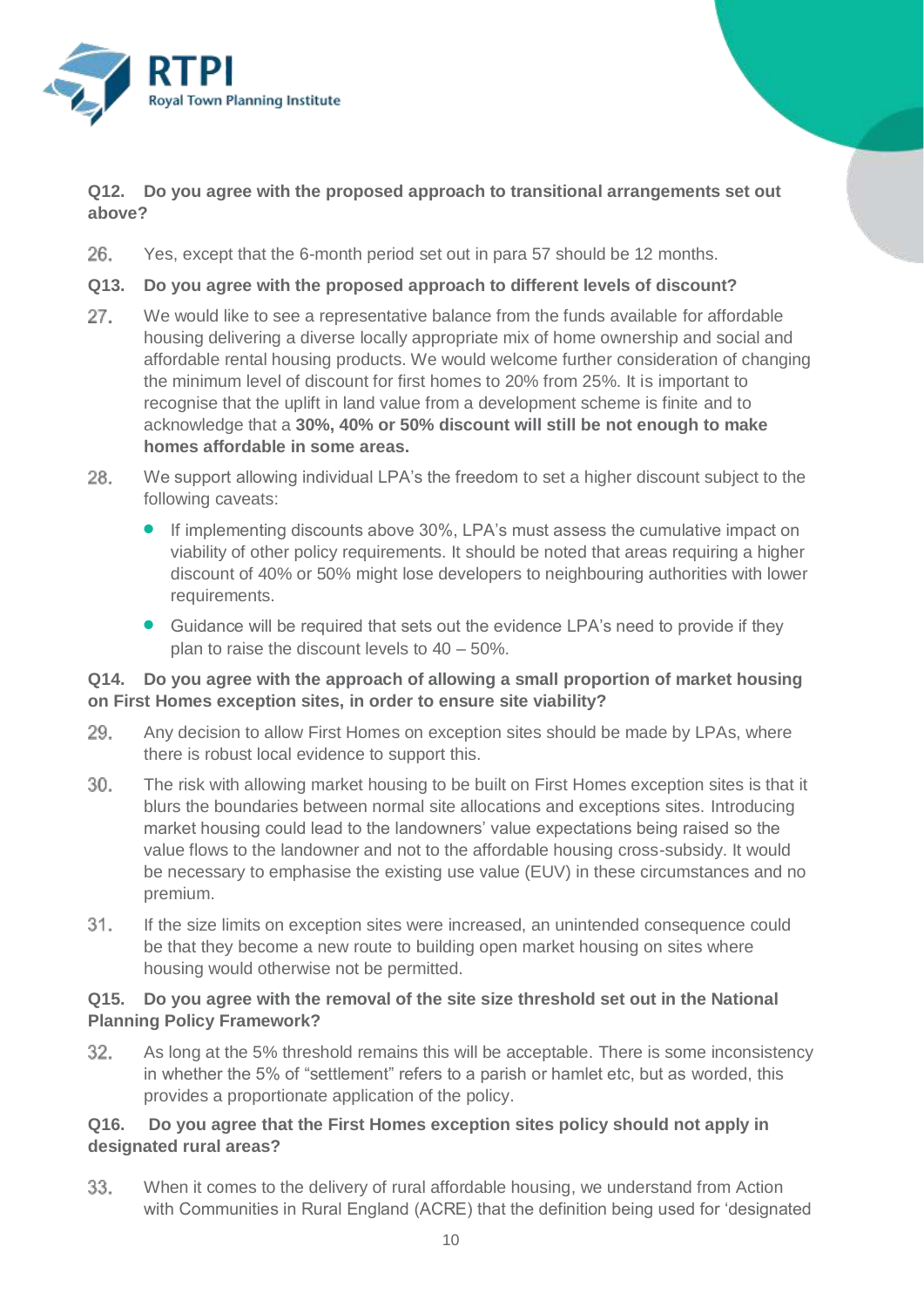

rural areas' is the same definition as those areas that are designated under S157 of the 1985 Housing Act. The consequences of this choice are set out below.

- 34. As part of implementing First Homes the Government is replacing Entry Level Exception Sites with First Homes Exception Sites where the majority of the scheme has to be First Homes. These will command a higher land value than Rural Exception Sites and this risks losing the supply of such sites. The consultation document does provide a rural exemption, however this is only in designated rural areas. We understand that this will be those designated under S157 of the 1985 Housing Act. The result would be in approximately 70% of parishes with a population below 3,000, there would be fewer opportunities to provide affordable rented homes, which remains the dominant need. In many rural areas there are not sufficient numbers of rural workers/residents seeking such an ownership tenure. With limited local demand, this will result in expanding the eligibility to people outside the rural community potentially introducing unsustainable commuting patterns.
- 35. To avoid this outcome, the Government should retain the exemption from First Homes Exception sites in rural areas, but change the definition of designated rural areas to cover all parishes of 3,000 or less population.

# **Supporting small and medium-sized developers**

#### **Q17. Do you agree with the proposed approach to raise the small sites threshold for a time-limited period? (see question 18 for comments on level of threshold)**

- 36. We welcome the Government's aspirations to help to protect and invigorate the SME sector, particularly in the current challenging economic climate. However, it is not clear that the proposed approach is the most effective way to achieve this and it could be open to abuse by non-eligible participants. It is also unclear what evidence exists to demonstrate how much of an issue affordable provision is to SME builders relative to other issues.
- 37. We therefore strongly oppose a one size fits all national approach on this matter due to the lack of evidence that has been provided to justify this. A more effective approach would be to base the decision on the level of threshold for small sites on local evidence. National and local plan policies already allow viability to be taken into account in decision making. Some areas have a threshold lower than the current threshold of 10. Raising the threshold risks simply increasing land prices instead of helping SME) developers. The proposals as drafted could also unnecessarily slow down development as developers that were progressing permissions with the level of affordable housing provision agreed may decide to go back to planning under the new threshold to remove their affordable housing obligations.
- 38. We would like to see greater clarity on what is an SME. Will just the submission of a planning application qualify for the exemption? We suggest introducing a legal agreement that the development would be personal to the SME to whom the permission would be granted to ensure that the permission could not be sold on, as a means of avoiding the need to provide affordable housing.
- 39. The issue with small sites is not that they are less viable than large sites (all sites are appraised by the residual land value methodology). The problem with small sites is that it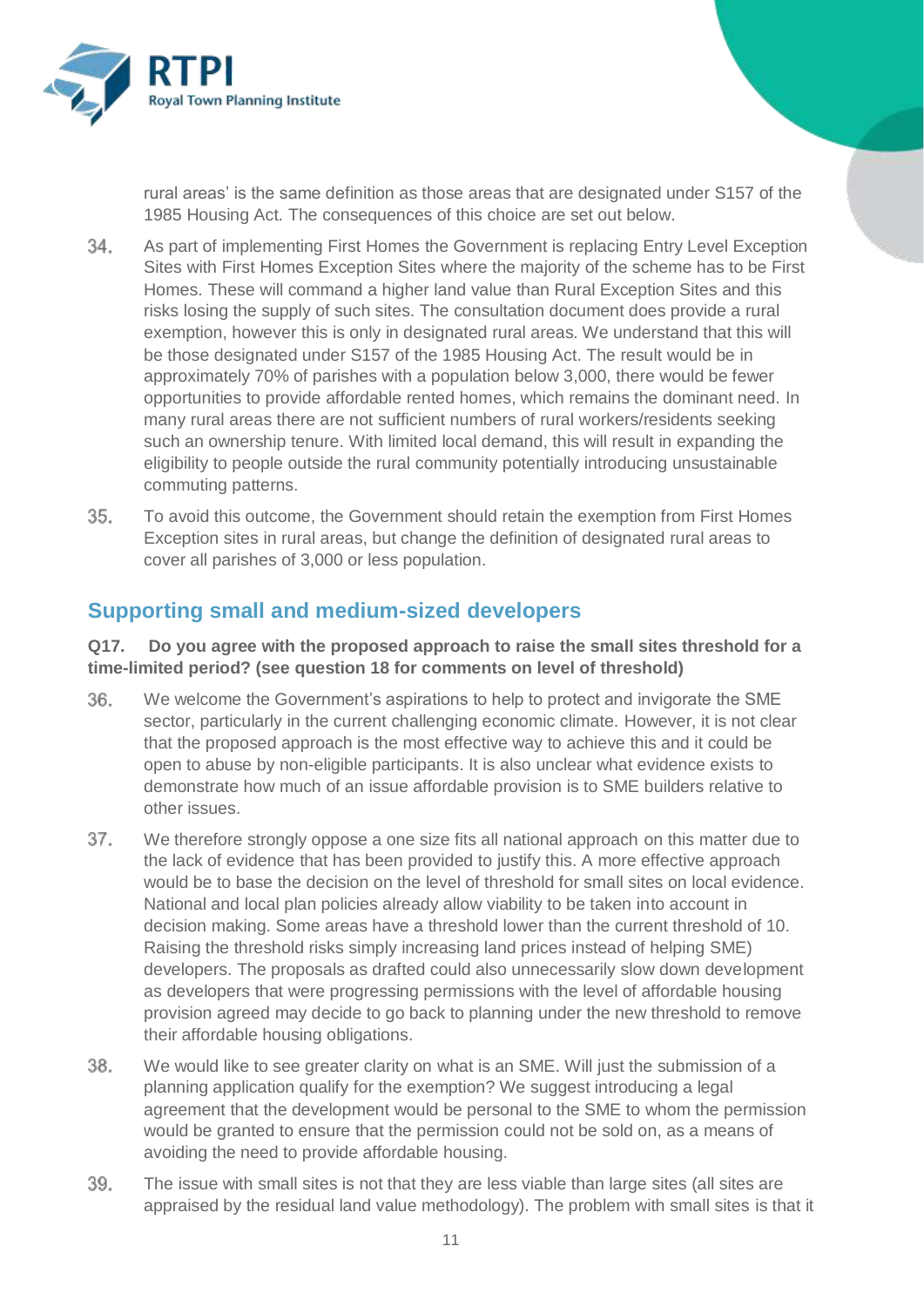

is harder to implement S106 affordable housing on small sites due to smaller numbers and the divisibility of units. For example, in a scheme of 10 units, 20% affordable housing is 2 units. A Registered Provider may not be found to take only 2 units in the particular location. For example, in a scheme of 7 units and 20% affordable housing, the requirement is 1.4 units. This leads to further complication about the 0.4 unit.

40. The extent and impacts from the loss of affordable housing should be considered, particularly where certain types of affordable housing are to be replaced by First Homes. Increasing the supply of market housing without freeing up existing affordable housing could add undue pressure on the affordable market. Therefore, the proposed timelimited approach allows the impact to be reviewed and reassessed while supporting SME developers in the short / medium-term.

#### **Q18. What is the appropriate level of small sites threshold?**

#### **i) Up to 40 homes**

- **ii) Up to 50 homes**
- **iii) Other (please specify)**
- 41. Registered Providers of social housing often wish to have more than one or two dwellings on a site for maintenance, tenant management and social reasons. There is some argument for a larger threshold as small sites often deliver offsite affordable housing contributions. A site of 30 dwellings should deliver around eight affordable dwellings which would be suitable.

#### **Q19. Do you agree with the proposed approach to the site size threshold?**

- 42. The evidence or explanation for these thresholds is missing from the consultation paper and this would be helpful to see.
- 43. The unfortunate consequence of the site size threshold for affordable housing has always been the large number of proposals just below the trigger. We acknowledge that in some cases this is to prevent triggering requirements for determination of a Major development, but there are countless examples of sites with capacity to deliver far more than 9 dwellings being proposed as 10 larger dwellings. For this reason we recommend that the threshold be a) based on "**sites with capacity for 10, or XX, dwellings**" in order to avoid a site being designed for under-delivery.
- 44. Similarly, a fixed threshold (all or nothing) introduces artificial breakpoints and underpromotion of a site. This could be dealt with through the introduction of stepped requirements for affordable homes.

#### **Q20. Do you agree with linking the time-limited period to economic recovery and raising the threshold for an initial period of 18 months?**

- 45. We are concerned that the policy will lead to problems when it is removed with demand to subsequently extend the time period with the provision of affordable housing continuing to be lost.
- 46. It is also not clear what evidence has been drawn on to support the choice of an 18 month period. Challenges may arise when the concessions were withdrawn. For example, would it exclude sites already acquired or those going through the planning application system?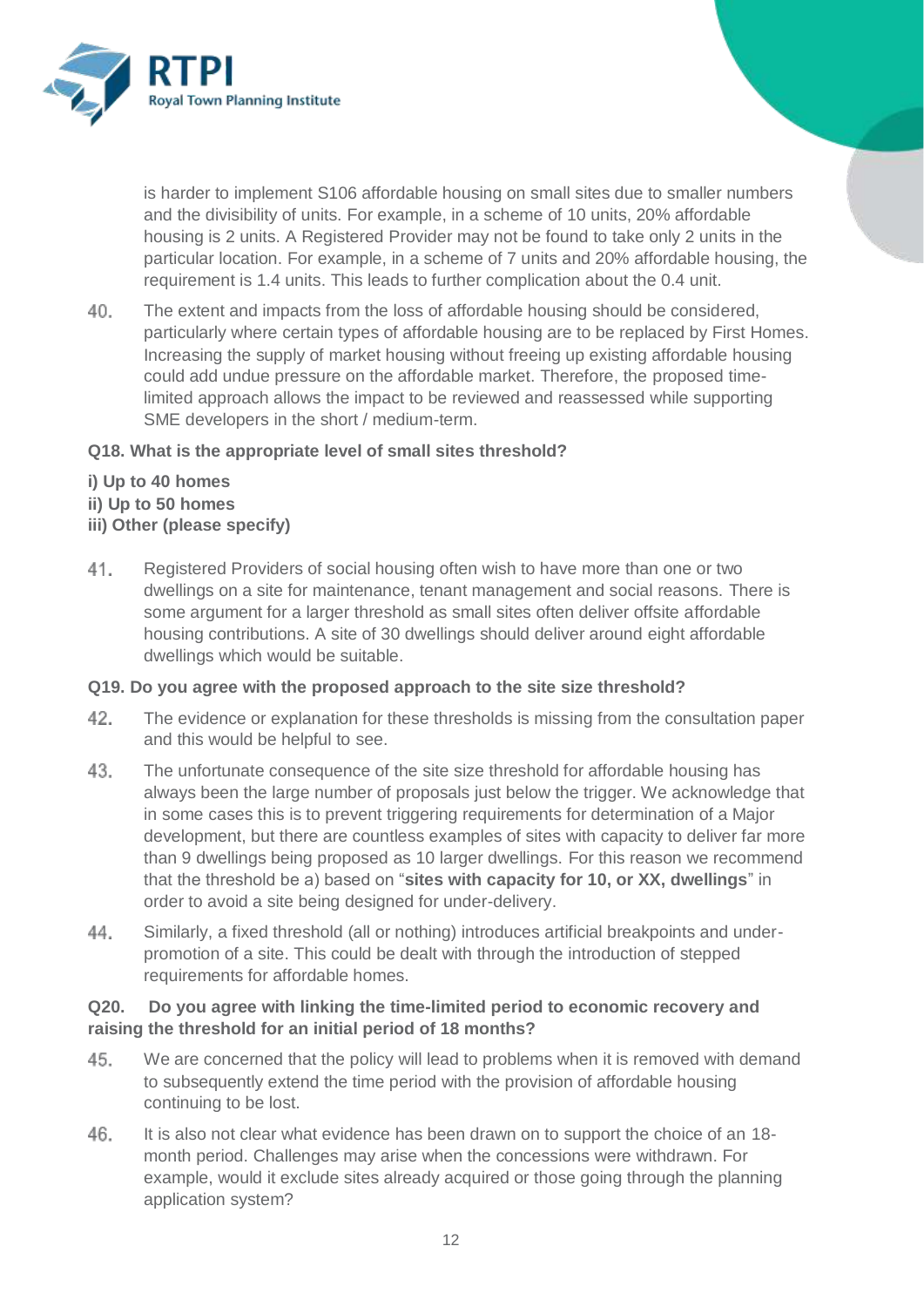

#### **Q21. Do you agree with the proposed approach to minimising threshold effects?**

- 47. No. Different sites will have different capacities depending on site constraints and likely density. This can be set responsively by noting "site capacity" for xx dwelling. Capacity can be agreed between the applicant and LPA or provided by an independent design review panel where there is disagreement on capacity
- 48. Minimising potential abuse of the increased threshold through, for example subdividing a site and submitting separate planning applications to qualify for the threshold, will be important. Where the landowner is a public body, this could be controlled by a land contract.

#### **Q22. Do you agree with the Government's proposed approach to setting thresholds in rural areas?**

- 49. In part, but we think the definition of Designated Rural Areas needs extending. The Government has provided a rural exemption that in Designated Rural Areas the current arrangements of securing affordable housing from sites of five or fewer dwellings will apply. The S157 designation has been used here, this means that in 70% of parishes of less than 3,000 population LPAs will only be able to secure an affordable housing contribution from sites of 40 dwellings or more.
- 50. We agree with Action for Communities in Rural England (ACRE) that the definition of Designated Rural Areas should be changed to cover all parishes with a population of 3,000 or less. The wording of the exemption should also be amended in order for it to reflect the National Planning Policy Guidance (as amended in July 2019) that allows for LPAs to set their own thresholds in designated rural areas.

#### **Q23. Are there any other ways in which the Government can support SME builders to deliver new homes during the economic recovery period?**

- 51. There appears to be confusion between the role of SME builders as *house builders* and the wider role of some firms in acquiring land and obtaining planning permission on it, building homes and selling them. These wider activities are not necessary in order to provide SME builders with work and are add-on activities to the core business. There are plenty of ways in which SME builders can build up more business, such as building homes for sale and other tenures as part of Council-led development. The RTPI surveyed council-led development <sup>7</sup>and found that in 2019 69% of local authorities were engaged in this, involving nearly 9,000 homes, primarily because they felt that other forms of leadership in development were not providing sufficient numbers of homes. The Government via Homes England could provide work opportunities for SME builders to directly build homes on its land to gain greater control of build out and contribute to achieving the 300,000 homes target.
- 52. The wider activities of SME builders could be supported by Homes England (and others) giving them preferential bidding opportunities to purchase publicly owned land and greater efforts by public bodies to make land sales in smaller plots. Allowing publicly owned sites to be developed under licence thus reducing the need for working capital would also be a helpful measure. All of these could be pursued without the downsides of

 $\overline{a}$ 

<sup>7</sup> RTPI, 2017 and 2019: **[Local authority direct delivery of housing](https://www.rtpi.org.uk/research/2019/july/local-authority-direct-delivery-of-housing-ii-continuation-research/)**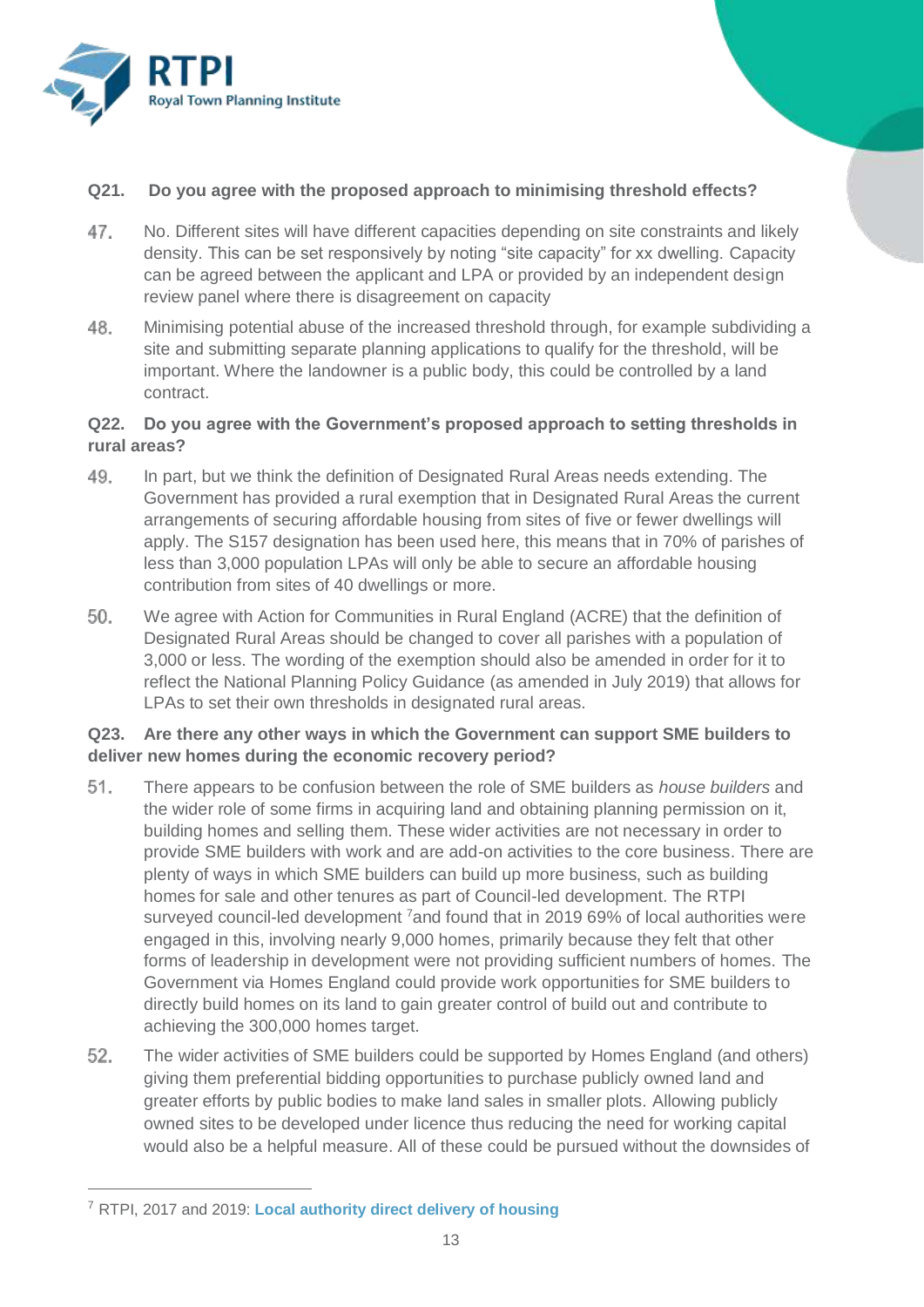

the proposals in this consultation document and would also help them secure development funding.

# **Extending Permission in Principle to cover major development**

#### **Q24. Do you agree that the new Permission in Principle should remove the restriction on major development?**

- The RTPI published research in 2018<sup>8</sup> which included analysis of Permission in Principle 53. (PiP) and found:
	- The current pressures on resources and on planning departments in particular mean it would be a challenge for local authorities to assemble the information required to implement PiP to any significant degree, although it may be easier for small sites.
	- PiP will provide some certainty about the range of development that will be allowed, but will leave the developer and planning authority to negotiate detailed conditions.
	- **•** PiP will reduce but not eliminate planning risk.
	- Similarly, it will reduce but not eliminate delay, since the negotiation of conditions is often the most time-consuming element of the planning process.
- 54. PiPs should work in principle because a LPA has the ability to create a list of all the brownfield sites that it would consider for development. This is Part 1 of the Brownfield Land Register and could provide more confidence to an owner or developer to invest in redevelopment potential, instead of a site simply being identified in Years 0-5 of a Strategic Housing Land Availability Assessment (SHLAA). Importantly, the work required by a LPA to get a site from Part 1 to Part 2 of the register and grant it PiP, is not insignificant. However, the LPA is not compensated for this work because the fee for submitting details pursuant to the PiP is less than what would otherwise be the fee for submitting a planning application. Adding larger sites to the PiP regime appears sensible, although the issue of fees matching the work required by the LPA will need to be addressed.
- 55. The Government's proposals in this consultation document widen the target market (by making PiP available to major schemes) and secondly intend to lower the planning fees for this route. Practical points we recommend are resolved before this is introduced are as follows:
	- **a)** The PiP system creates a parallel system to conventional planning permission, which is confusing for residents and developers. Councils will struggle to deliver this parallel system while resources are tight (and getting even tighter due to massive impact of Covid-19 on Council budgets). Timescales are too tight for consultation and decision, and there is no mention of Planning Committees. It is important that the proposals do not undermine the democratic basis of planning.
	- **b)** We would welcome additional guidance and detail to support the PiP route. Guidance should provide clarity on what information should be required of applicants at Stage 1, and what information is only to be assessed at Stage 2.

 $\overline{a}$ 

<sup>8</sup> RTPI, 2018: **[Planning Risk and Development](https://www.rtpi.org.uk/research/2018/april/planning-risk-and-development/)**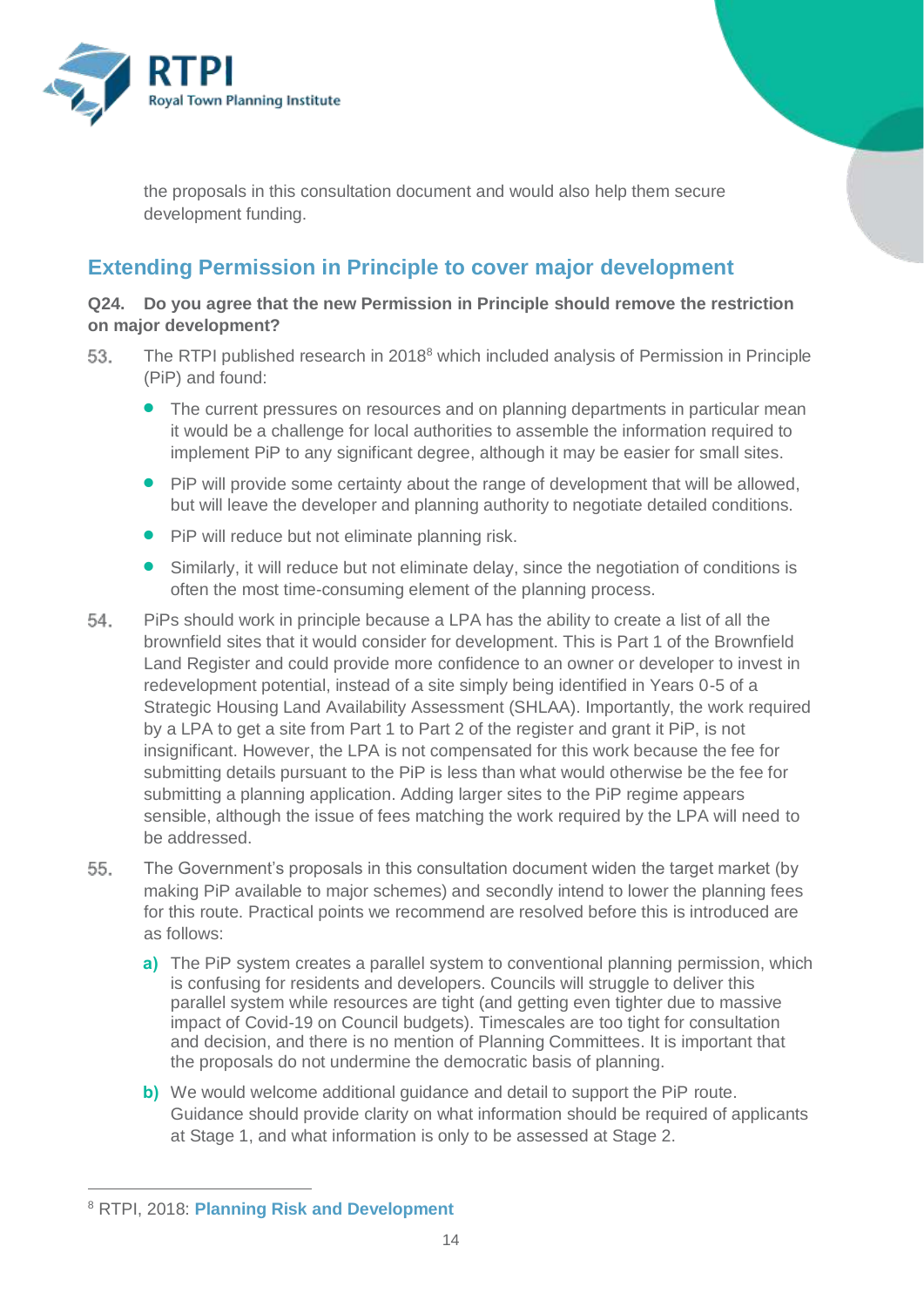

- **c)** The main aim of this guidance would be to remove the ambiguity regarding the differences between fundamental matters of principle and the subsequent technical details. Guidance should be clear and concise and state what documents need to be submitted, what consultations need to be undertaken by LPAs, what issues need to be considered and what timescales the assessment and subsequent determination should be undertaken within.
- **d)** We support the retention of existing restrictions in the PiP regulations relating to EIA and Habitats requirements. We agree that there would not be sufficient environmental information for these requirements to be accurately assessed at the point of decision. These matters should be dealt with at the Local Plan stage as part of formal consideration by the LPA.
- **e)** An important advantage of PIPs is the speed in which a decision should be made by a LPA. This requires resourcing and the LPA should be adequately compensated for any reduction in the application fee for a PIP.
- **f)** Public participation in decision making and the need to consult landowners and occupiers, particularly residential occupiers is necessary. The present application system ensures that they are specifically notified
- **g)** PiP should not apply to major development on agricultural land or on any form of greenspace used by or valued by local communities.

## **Q25. Should the new Permission in Principle for major development set any limit on the amount of commercial development (providing housing still occupies the majority of the floorspace of the overall scheme)? Please provide any comments in support of your views.**

- 56. PiP by application may include other uses such as retail, commercial or community spaces. We support the proposal that housing use should occupy the majority of the overall development scheme. We also agree that non-housing development should be compatible with the proposed scale and siting of the housing development. We also agree that non-housing development that is compatible and well integrated into residential development can help to create sustainable neighbourhoods helping to mitigate the impact of climate change.
- 57. We have concerns about any proposals that do not set a limit for commercial space. Instead, we would support guidance on limits being provided by the LPA when preparing the Local Plan. The use of a PiP for large-scale schemes such as a 20,000 sq. m retail park or a 50,000 sq. m business park should not become a route to avoid robust assessments of the traffic, environmental or economic impacts.

## **Q26. Do you agree with our proposal that information requirements for Permission in Principle by application for major development should broadly remain unchanged? If you disagree, what changes would you suggest and why?**

58. In our answer to Q24, we set out that we would welcome additional guidance and detail to support the PiP route. Guidance should provide clarity on what information should be required of applicants at Stage 1, and what information should only be assessed at Stage 2. The main aim of this guidance would be to remove the ambiguity regarding the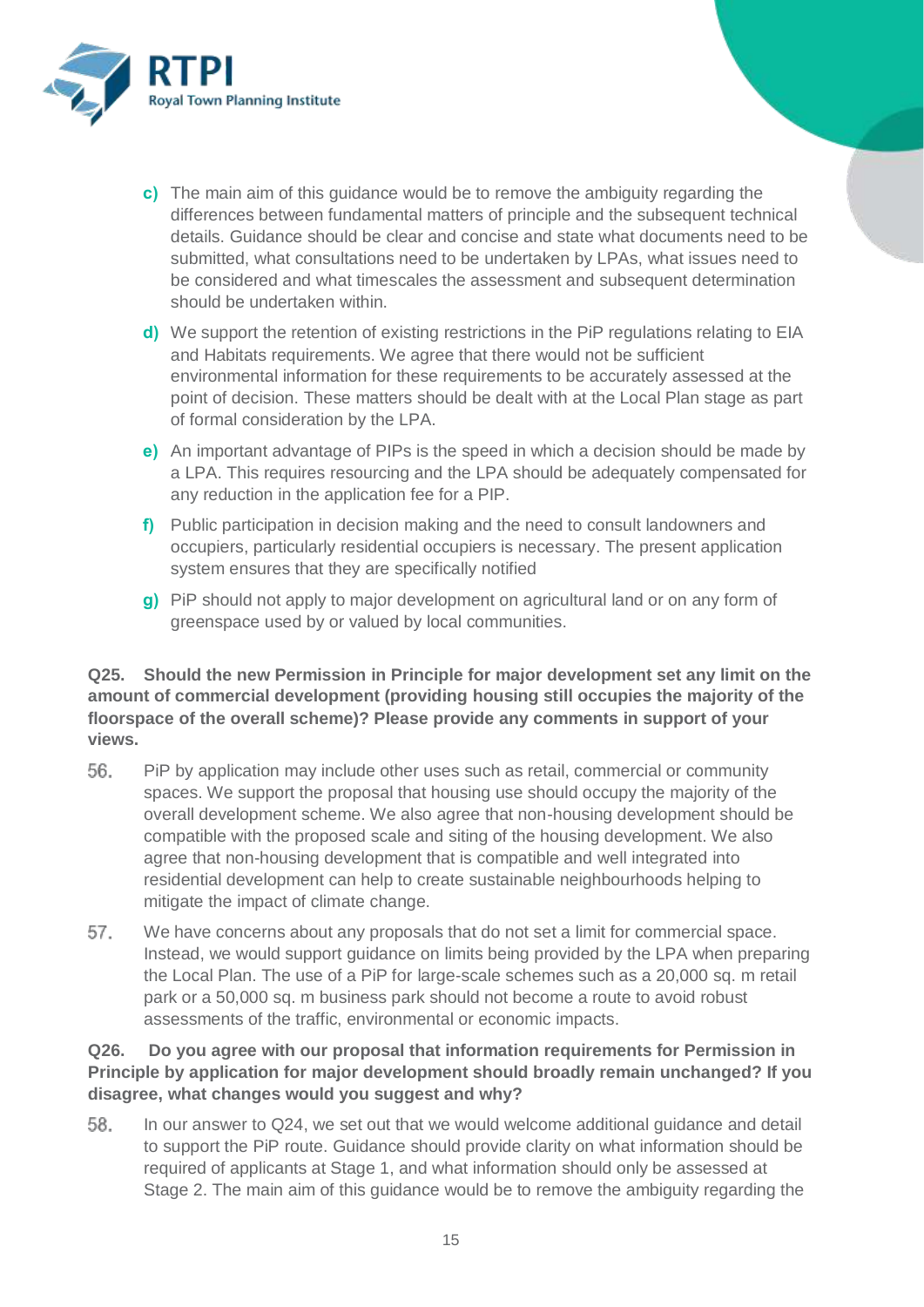

differences between fundamental matters of principle and the subsequent technical details.

59. Additional information that the PiP could include would be to specify either that the scheme will involve the re-use of existing buildings or set out the principal development parameters for each use. These should, at a minimum, set out (i) gross floorspace for each use and (ii) the maximum height of each building or groups of buildings.

**Q27. Should there be an additional height parameter for Permission in Principle? Please provide comments in support of your views.**

60. Yes. See the response to Q26.

**Q28. Do you agree that publicity arrangements for Permission in Principle by application should be extended for large developments? If so, should local planning authorities be:**

- **i) required to publish a notice in a local newspaper?**
- **ii) subject to a general requirement to publicise the application or**
- **iii) both?**
- **iv) disagree**

#### **If you disagree, please state your reasons**

- 61. We welcomed the regulations allowing changes to the ways that LPAs publicise applications where they could not meet existing statutory requirements, including by using social media in May 2020 to assist during Covid-19.
- 62. It is important to note as the Government has done in the consultation, that digital engagement cannot be the only method and must be part of a multi-faceted engagement strategy. Given that, the size and scale of the large developments proposed to be created by the extended PiP, a variety of publicity arrangements are needed to reach the widest population in the community due to the potential impacts being spread over a large local area. We would welcome further analysis as to the resource effectiveness of placing notices in local newspapers.

#### **Q29. Do you agree with our proposal for a banded fee structure based on a flat fee per hectarage, with a maximum fee cap?**

- 63. It is not clear from this section of the consultation what the implications of the different options are and there are no details on the potential costs of the 'technical details consent' as the second stage of the PiP process. The PiP should be a different option for the development industry to outline planning permission with the necessary checks carried out.
- 64. The implications and increased workload for LPA's of increasing the size limit for PiP applications could necessitate the following checks and that should be factored in when deciding on an appropriate fee. Proposals need to ensure that fees are based on full cost recovery for LPA's. On many sites, the LPA will need to:
	- Consider the application against policy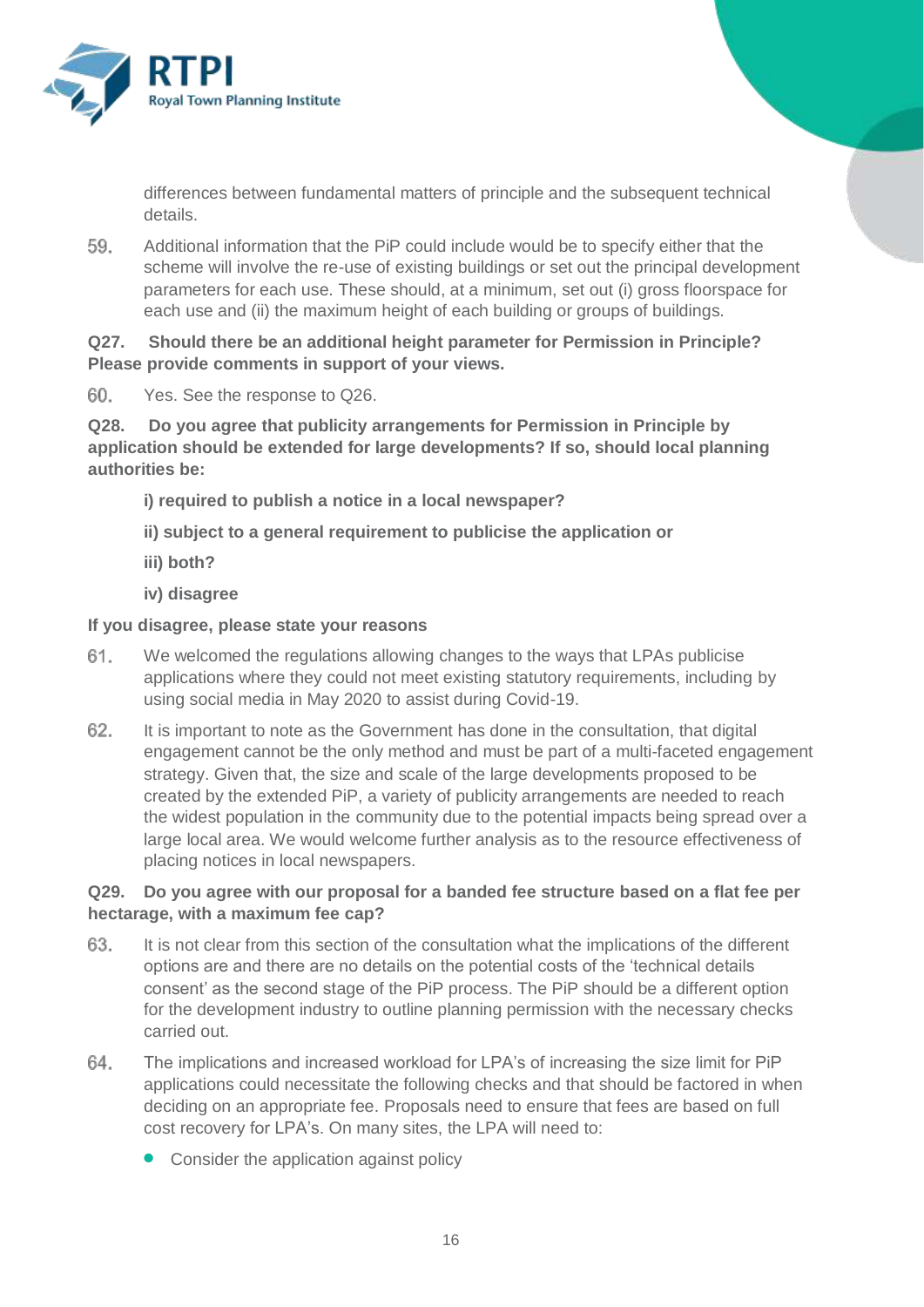

- **•** Engage with appropriate development parameters and the risk of environmental impacts.
- For larger PiP applications, involving multiple owners and occupiers, this will require substantial community engagement, which the LPA must consider and respond to.
- **Q30. What level of flat fee do you consider appropriate, and why?**
- 65. Not enough evidence provided to answer this question.

**Q31. Do you agree that any brownfield site that is granted Permission in Principle through the application process should be included in Part 2 of the Brownfield Land Register? If you disagree, please state why.**

66. Yes.

**Q32. What guidance would help support applicants and local planning authorities to make decisions about Permission in Principle? Where possible, please set out any areas of guidance you consider are currently lacking and would assist stakeholders.**

- 67. We agree with the reference in paragraph 117 that understanding of the PiP consent route among landowners, developers and LPAs is often limited.
- 68. We also agree that some local authorities may lack the knowledge to provide detailed guidance on PiP to prospective applicants and here the Planning Portal may be a useful source for all parties.
- 69. Requiring LPAs to maintain and update on an ongoing basis a register of PiP applications received, and decisions issued would also increase awareness.

#### **Q33. What costs and benefits do you envisage the proposed scheme would cause? Where you have identified drawbacks, how might these be overcome?**

70. The certainty of the grant of PiP is the major benefit of the process for all parties provided the LPA, developer and community find the outcome acceptable. It is important to note that each potential development is unique in terms of its siting, location and many other aspects to consider when assessing the development proposals and costs incurred.

#### **Q34. To what extent do you consider landowners and developers are likely to use the proposed measure? Please provide evidence where possible.**

71. The evidence of poor uptake of the PiP route in the period 2017-2020 suggests further work will be needed to clarify the process and demonstrate the potential benefits before the measure is widely adopted and used. This could be achieved through preparing guidance about the PiP route for all those involved in the development industry including LPAs and communities. A period of adjustment and learning from all players will need to take place supported by the appropriate resourcing.

**Q35. In light of the proposals set out in this consultation, are there any direct or indirect impacts in terms of eliminating unlawful discrimination, advancing equality of opportunity and fostering good relations on people who share characteristics protected under the Public Sector Equality Duty?**